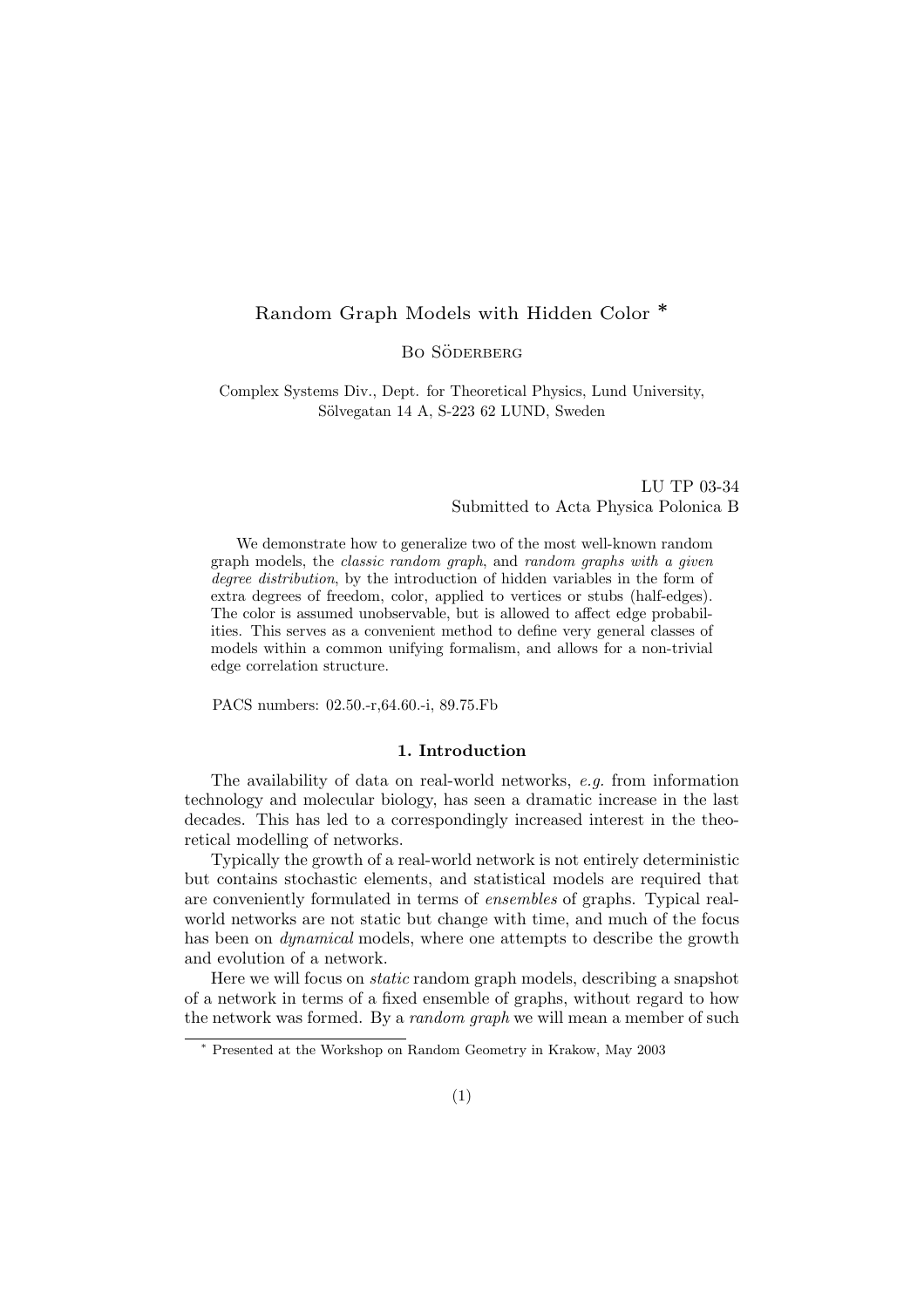an ensemble. In particular, we will be mostly interested in sparse random graphs, where the typical vertex degree does not grow with the size of the graph.

There is a vast spectrum of such models around. Some of these are not entirely random, in the sense that they are based on an underlying regular network – i.e. a lattice – which is then modified in a random fashion.

Our focus will be on purely random graphs, where such an underlying regularity is absent. A number of more or less unrelated models of this type have been investigated, and it would obviously be desirable to devise a unified description in terms of a general class of ensembles, where more specialized models appear as special cases of one and the same general formalism, while maintaining the computability of local and global graph characteristics of interest, such as degree distributions, small subgraph abundancies, component size distributions, and global connectivity properties.

The most well-known purely random model is the classic Random Graph of Erdős and Rényi [1], to be referred to as RG. In its sparse version it is defined as follows. For a given set of  $N$  nodes, every pair of nodes is connected by an edge independently with probability  $p = c/N$  in terms of a given parameter  $c$  that asymptotically defines the average degree. This model has many interesting properties, such as an asymptotically Poissonian degree distribution, and a phase transition at  $c = 1$ , above which a giant connected component is formed. However, it fails to describe most realworld networks.

A more general model that has been much studied is Random Graphs with a given Degree Distribution [2, 3, 4, 5], or Degree-driven Random Graphs (DRG), where an asymptotic degree distribution is given, suitably transformed into a definite degree sequence for a given graph size. In terms of this a random graph is defined as a uniformly random member drawn from the set of graphs having the given degree sequence, possibly subject to additional constraints (e.g. by demanding the graph to be simple, *i.e.* non-degenerate). DRG models suffer from an intrinsic lack of edge correlations, atypical of real-world networks; as a result, they are often referred to as uncorrelated random graphs.

In a sequence of papers [6, 7, 8], I have explored the use of hidden coloring, either of vertices or of stubs, to define more general random graph models. The resulting models can be seen as colored extensions of RG and DRG. As will be shown in this paper, the hidden color provides a convenient means for defining very general classes of random graph models, where much of the limitations of the uncolored models can be done away with, while the computability of interesting properties is maintained.

The considered classes of models will be compared with respect to a few basic properties: The degree distribution, the abundancy of arbitrarily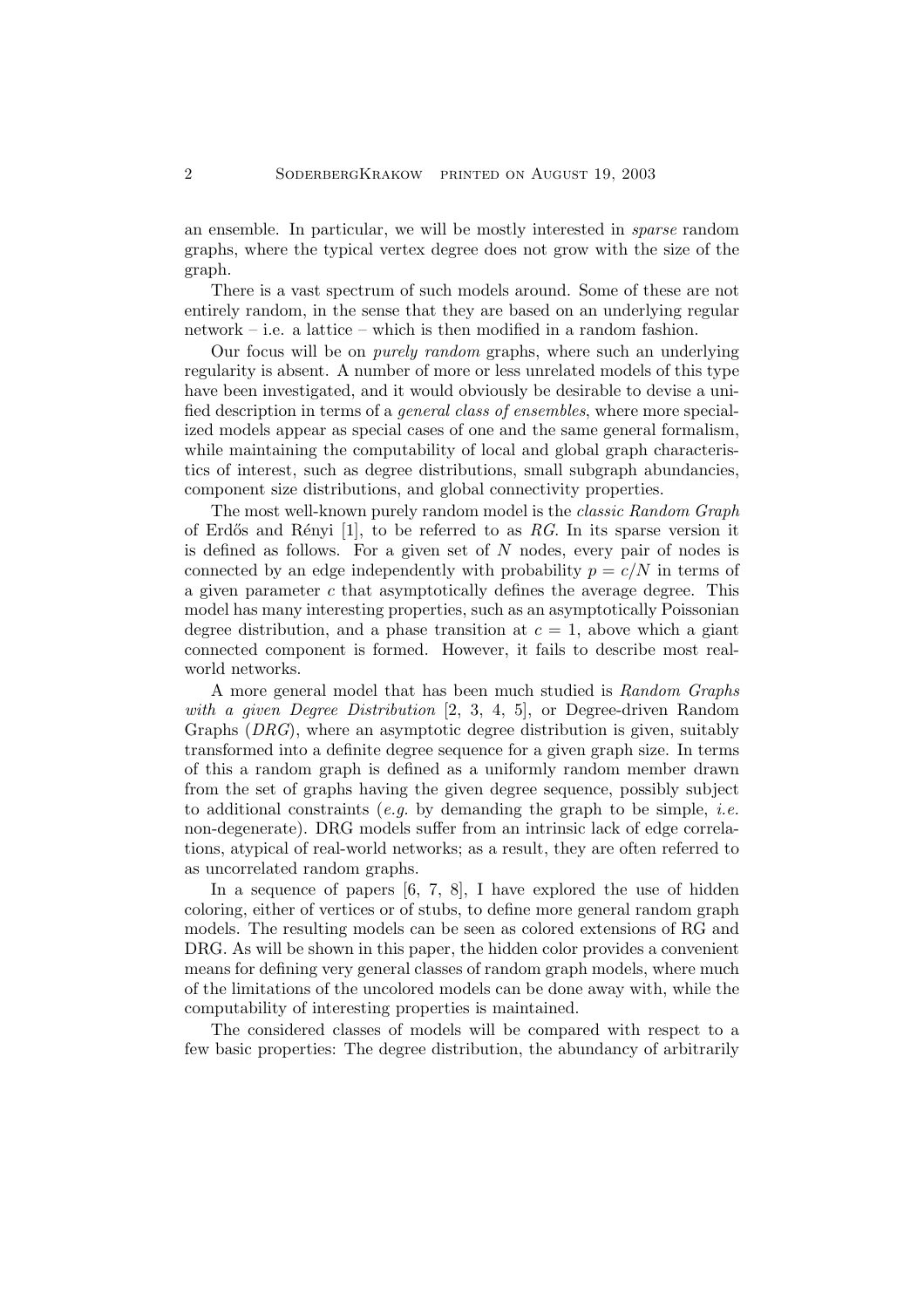given small subgraphs, the size distribution of connected components, and the phase transition where a giant component appears.

The plan of the paper is as follows. In section 2, we will discuss a few fundamental concepts needed in the subsequent sections. In section 3, we will review the definitions of the models to be considered. A comparative analysis of a selected set of characteristics, as derived in the different model classes, is presented in section 4. Section 5, finally, contains a concluding discussion.

# 2. Basic Concepts and Methods

All models to be considered in this paper will be of sparse random graphs, where the degrees (connectivities) of vertices stay finite as the size N of the graph grows to infinity. In particular, this means that the total number of edges will scale as  $N$ , and that the probability of a connection between an arbitrary pair of nodes will scale as 1/N.

A simple local characteristic of a graph ensemble is its degree distribution,  $\{p_m\}$ . This is often conveniently described in terms of its *generating* function,  $\overline{\phantom{a}}$ 

$$
H(x) \equiv \sum_{m} p_m x^m. \tag{1}
$$

It obviously satisfies  $H(1) = 1$ , and yields upon repeated differentiation at  $x = 1$  successive *combinatorial moments* of the degree,

$$
H'(1) = \langle m \rangle, H''(1) = \langle m(m-1) \rangle, H'''(1) = \langle m(m-1)(m-2) \rangle, (2)
$$

etc., while the individual  $p_m$  can be obtained by repeated differentiation at  $x=0.$ 

Generating functions of this type are convenient when analyzing a probability distribution  $P_k$  of an integer variable k that is the sum of several independent contributions,  $k = \sum_i k_i$ , in which case the generating funcindependent contributions,  $\kappa = \sum_i \kappa_i$ , in which case the generating function  $f(z) = \sum_k P_k z^k$  for the distribution of k is simply the *product* of the corresponding generating functions for the distribution of each contribution.

# 3. The Models

Here follows a brief introduction to the models to be considered.

# 3.1. The Classic Model – RG

The classic random graph (RG) [1] has been thoroughly analyzed over the years [9, 10]. It is a model of simple (non-degenerate) labelled graphs with a given set of  $N$  nodes, although it can be easily extended to include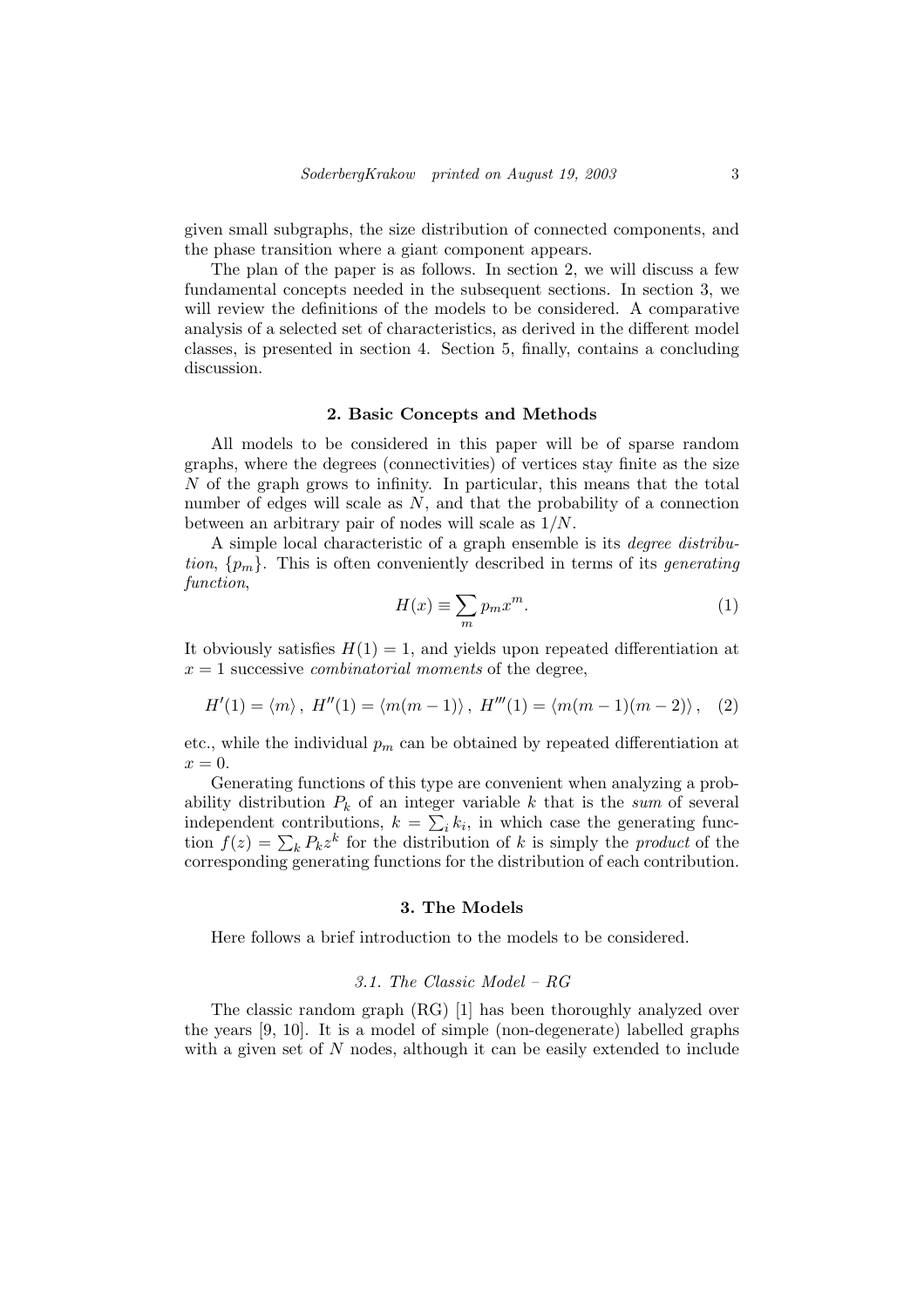also non-simple graphs [11]. We will consider its sparse version. It comes in two essentially equivalent versions, one with a fixed number of edges, the other with a fixed probability for each possible edge; we will stick to the latter.

Sparse RG has a single real parameter  $c > 0$  controlling the abundance of edges. For a given graph size  $N$  and a given value of  $c$ , an ensemble of graphs is defined as follows. Each of the  $N(N-1)/2$  pairs of distinct nodes independently is connected by an undirected edge with a common probability  $p = c/N$  (assuming  $N > c$ ).

# 3.2. Inhomogeneous Random Graphs – IRG

The classic RG model as described above can by generalized in a straightforward way by assigning color to vertices and allowing edge probabilities to be color-sensitive; the resulting class of models will be referred to as IRG, for inhomogeneous random graphs [6].

A definite IRG model is specified in terms of

- a color space, taken as  $[1, \ldots, K]$ ;
- a color distribution  $\{r_a > 0, a = 1, ..., K\}$ , with  $\sum_a r_a = 1$ ;
- a real, symmetric *color preference matrix*  $\mathbf{c} = \{c_{ab} \ge 0\}.$

For a given graph size N, such a model is implemented as follows.

- 1. Assign to each node independently a random color a, drawn from the given distribution  $\{r_a\}.$
- 2. Connect each pair of distinct nodes independently with probability  $c_{ab}/N$ , where a and b are the respective colors of the two nodes.

By considering the color as unobservable or hidden, the resulting ensemble of colored graphs yields a specific ensemble of plain graphs, distinct from an RG ensemble, as will be shown below. The role of the hidden color is to enable non-trivial edge correlations. IRG defines a class of graph ensembles much more general than RG.

# 3.3. Random graphs with a given degree distribution – DRG

The classic RG model is limited to a Poissonian degree distribution. A more general class of models that has recently attracted the attention of several workers in the statistical physics community is random graphs with a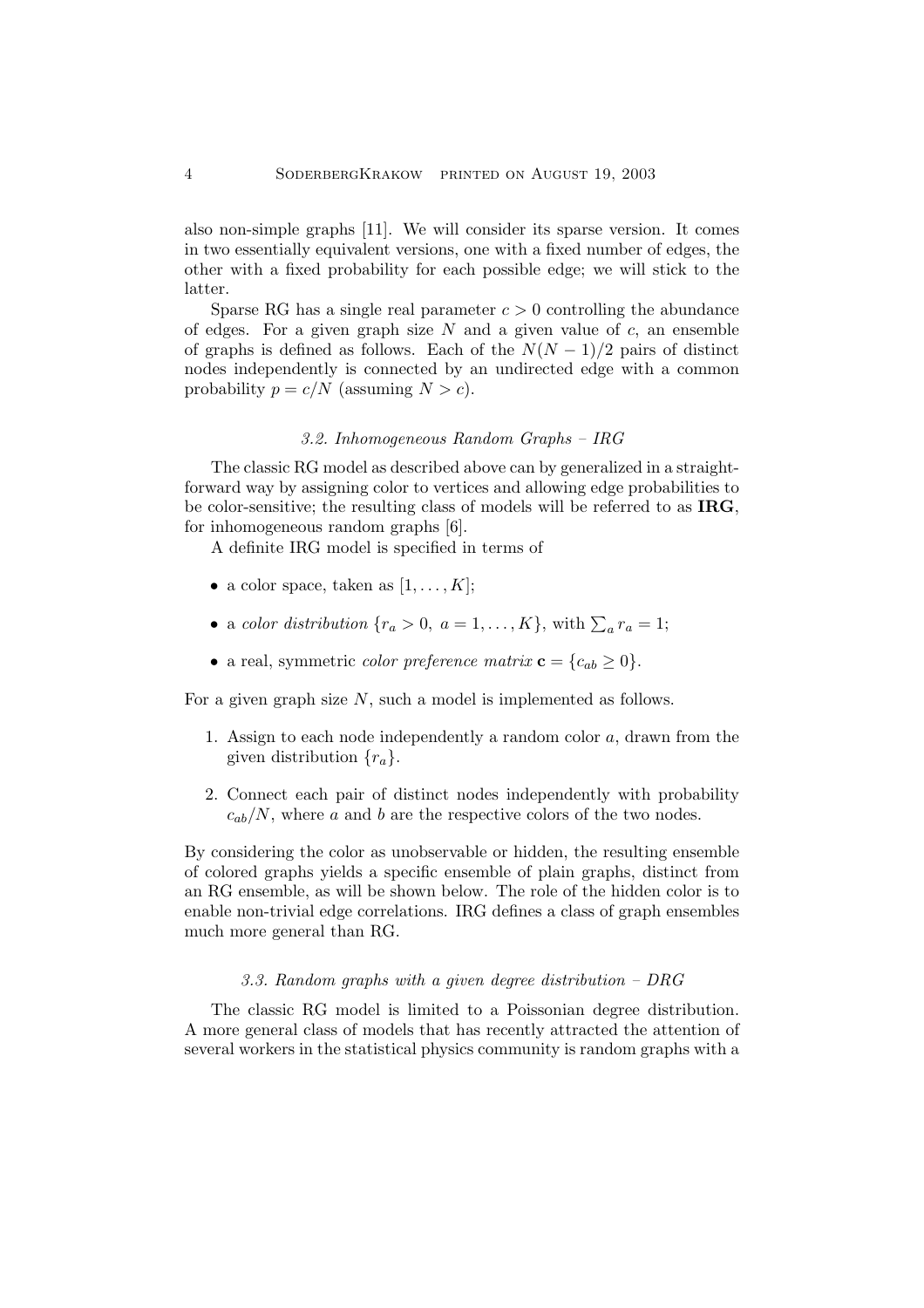given degree distribution  $[2, 4, 5]$ , to be referred to as  $DRG$  (for degree-driven random graphs).<sup>1</sup> This approach allows for an arbitrary degree distribution.

There are two common variants of DRG. One is given by restricting the ensemble to simple (non-degenerate) graphs, where self-couplings and multiple connections are banned. In the other (the configuration model) one allows for degenerate graphs. For ease of analysis, we will focus on the latter version where degeneracies are allowed.

Some notation: A node with degree m is considered to possess m stubs, each of which defines a point of attachment for an edge endpoint. The total number of stubs  $M = \sum_i m_i$  in a graph obviously must be even, being equal to the total number of edge endpoints, i.e. twice the number of edges.

A specific DRG model is defined by specifying an arbitrary degree distribution  $\{p_m\}$ . For a fixed graph size N, the corresponding ensemble is implemented as follows: <sup>2</sup>

- 1. For each node, draw its degree independently from the given distribution. Redo until the total sum of the degrees is even.
- 2. Define random edges by performing a completely random pairing within the resulting even-numbered set of M stubs.

This leads to an ensemble of pseudographs, where degeneracies may appear, in the form of self-connections (tadpoles) or multiple edges between the same pair of nodes.

The random stub pairing is reminiscent of the combinatorics associated with Gaussian integrals; indeed, a relation exists between DRG models and certain miniature field theories [12, 13].

# 3.4. DRG plus color – CDRG

Also the DRG class of models can be generalized, by utilizing a coloring of stubs, which turns out to be the most natural choice, and then allowing the stub pairing to be color-sensitive [7, 8]. The resulting very general class of models will be referred to as CDRG, for Colored DRG.

With colored stubs, it is natural to consider the color-specific stub content of a node, its *colored degree*. With  $K$  colors to choose between, the colored degree is conveniently represented by an integer vector  $\mathbf{m} =$  $(m_1, \ldots, m_K)$ , with the individual elements  $m_a$  counting the number of stubs with color a. Obviously the plain degree  $m$  is obtained by summing

Variants of this approach have been referred under various names, such as *equilibrium* random graphs and uncorrelated random graphs.

<sup>&</sup>lt;sup>2</sup> We disregard impossible cases of an odd  $\overrightarrow{N}$  with a degree distribution supporting only odd degrees.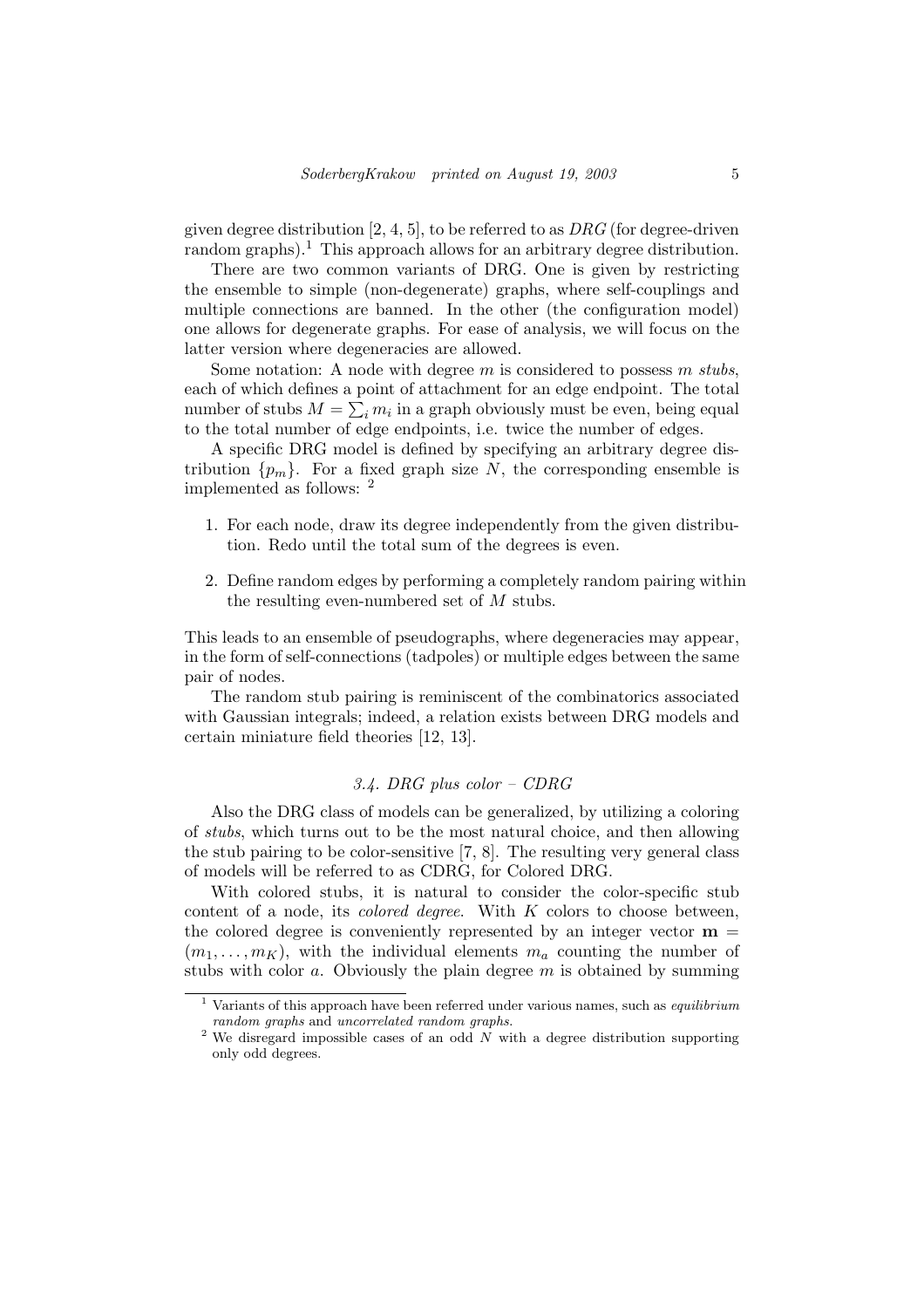up the elements of the colored degree,  $m = \sum_a m_a = \mathbf{1} \cdot \mathbf{m}$ , in terms of the uniform vector  $\mathbf{1} = (1, \ldots, 1)$ .

Then it is also natural to consider the probability distribution of such colored degrees, a *colored degree distribution*  $\{p_m\}$ . Such a distribution can be represented by a *multivariate generating function*,  $H(\mathbf{x}) = \sum_{\mathbf{m}} p_{\mathbf{m}} \mathbf{x}^{\mathbf{m}}$ , where  $\mathbf{x}^{\mathbf{m}} = \prod_a x_a^{m_a}$ , satisfying the normalizing condition  $H(1) = 1$ . From this, multivariate combinatorial moments can be derived by repeated differentiation at  $\mathbf{x} = 1$ , e.g.  $\partial_a H(\mathbf{x} = 1) = \langle m_a \rangle$ ,  $\partial_a \partial_b H(\mathbf{x} = 1) =$  $\langle m_a m_b - m_a \delta ab \rangle$ , etc. A specific CDRG model is defined by specifying

- A color space, taken as  $[1, \ldots, K];$
- A colored degree distribution  $\{p_{\bf m}\};$
- A real, symmetric color preference matrix  $\mathbf{T} = \{T_{ab} \geq 0\}$ , such that  $\mathbf{T} \langle \mathbf{m} \rangle = 1.$

We will for simplicity assume that the colored degree distribution is such that all moments are defined.

For a given graph size N, such a model is implemented as follows.

- 1. For each node, draw its colored degree independently from the given distribution. Redo until the total sum of the (plain) degrees is even.
- 2. Define random edges by performing a weighted random pairing within the resulting even-numbered set of  $M$  stubs, such that the probability for each of the  $(M - 1)$ !! possible pairings has a statistical weight proportional to the product over all edges of a factor given by  $T_{ab}$ , where  $a, b$  are the colors of the stubs it connects.

This class of models obviously collapses to DRG for the case of a single color, in which case the matrix  **collapses to a single number, given by**  $1/\langle m \rangle$  by virtue of the constraint  $\mathbf{T} \langle m \rangle = 1$ .

The constraint on  $T$  is convenient for the forthcoming analysis, and ensures that the total number of ab-edges asymptotically approaches the value  $N \langle m_a \rangle T_{ab} \langle m_b \rangle$ , which upon summing over b yields the correct asymptotic number of a-stubs as  $N \langle m_a \rangle$ .

The combinatorics of the weighted random pairing yields the following asymptotic results. The probability that two arbitrary stubs with known colors a, b will be paired with each other is  $T_{ab}/N$ . This implies that the the probability for two random nodes with respective colored degrees  $m, m'$  will probability for two random hodes with respective colored degrees **in**, **in** with be connected is  $\sum_{ab} m_a T_{ab} m'_b/N$ , which reduces (as it must!) to  $\langle m \rangle/N$  if the degrees are not known.

A less general class of models, similar in spirit to CDRG but restricted to homogeneously colored vertices (i.e. with vertex coloring rather than stub coloring), has also been investigated [14].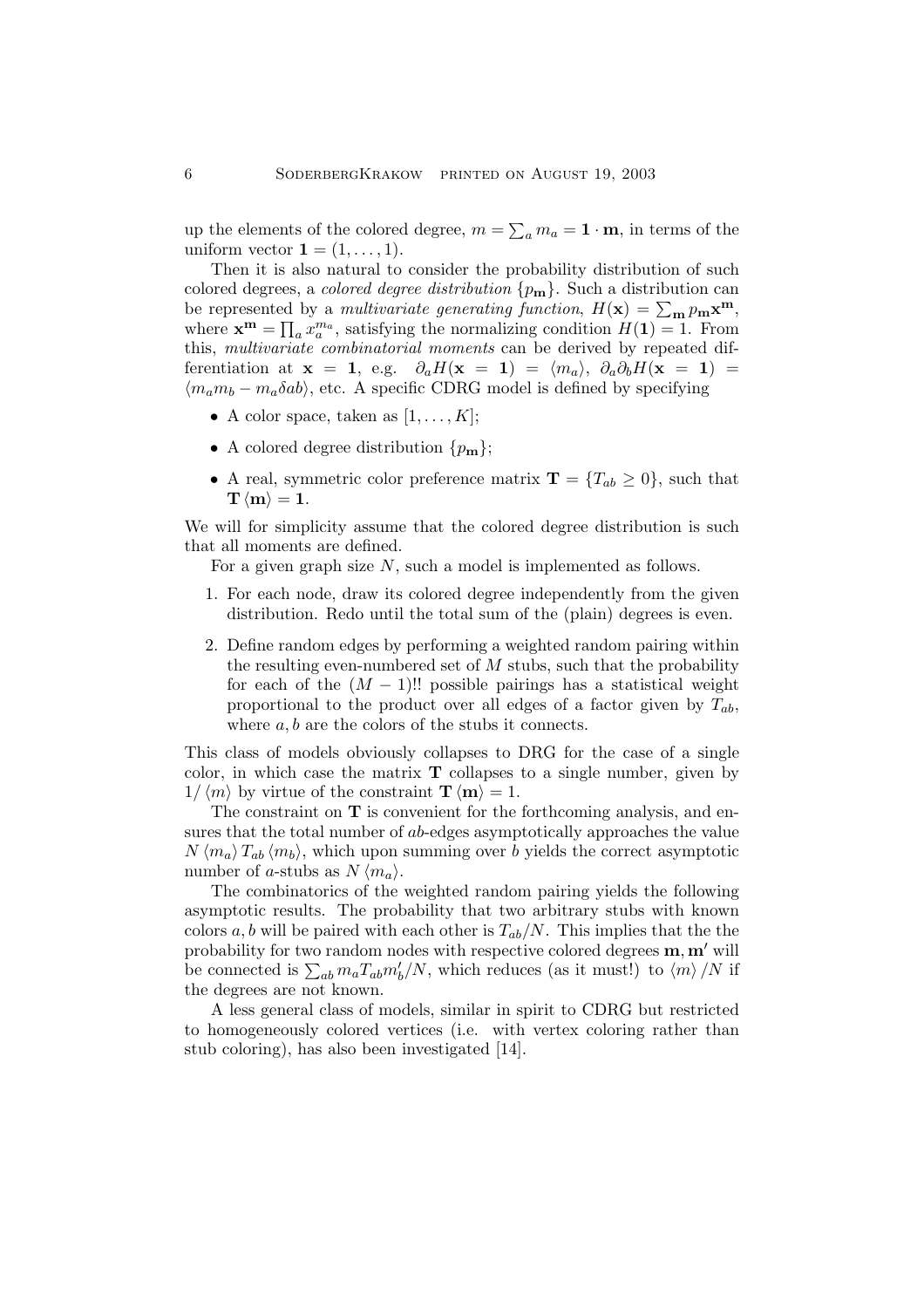## 4. Analysis

Below follows a comparative analysis, where we review a selected set of local and global characteristics for random graphs as drawn from models of the different types, with a focus on the asymptotic limit  $N \to \infty$ . For a more detailed analysis, we refer to the paper [8] and references therein.

# 4.1. Asymptotic Degree Distributions

First we will derive the resulting asymptotic degree distributions, where not defined in the model specifications.

#### 4.1.1. RG degree distributions

In a graph drawn from an RG model as described above, each node has  $N-1$  possible connections, each independently realized with probability  $c/N$ . Thus, the degree m of a random node will obey a binomial distribu- $\frac{C}{N}$ ,  $\left(\begin{array}{c} N-1 \\ \end{array}\right)$  $\begin{bmatrix} -1 \\ m \end{bmatrix} (c/N)^m (1 - c/N)^{N-1-m}$ . As  $N \to \infty$  with fixed c, this approaches an asymptotic distribution  $\{p_m\}$ , given by a *Poissonian* with average c,

$$
p_m = e^{-c} \frac{c^m}{m!},\tag{3}
$$

with the corresponding generating function  $H(x) = e^{c(x-1)}$ .

### 4.1.2. IRG degree distributions

Choose a random node in a large graph from an IRG ensemble. It has the color a with probability  $r_a$ . For large N there are  $\sim N r_b$  other nodes with color b; each of these is connected to the chosen node independently with probability  $c_{ab}/N$ . Thus, for a node of given color a, we asymptotically expect its number of b-neighbors to follow a Poissonian distribution with average  $c_{ab}r_b$ , and its total degree to follow a Poissonian with average  $C_a \equiv$  $bc_{ab}r_b$ . Averaging over a yields the asymptotic degree distribution

$$
p_m = \sum_a r_a e^{-C_a} \frac{C_a^m}{m!},\tag{4}
$$

with the generating function

$$
H(x) = \sum_{a} r_a e^{C_a(x-1)},\tag{5}
$$

which describes a *Poissonian mix*. This implies the following convexity constraint on the possible degree distributions:

$$
p_m^2 \le \frac{m+1}{m} p_{m-1} p_{m+1},\tag{6}
$$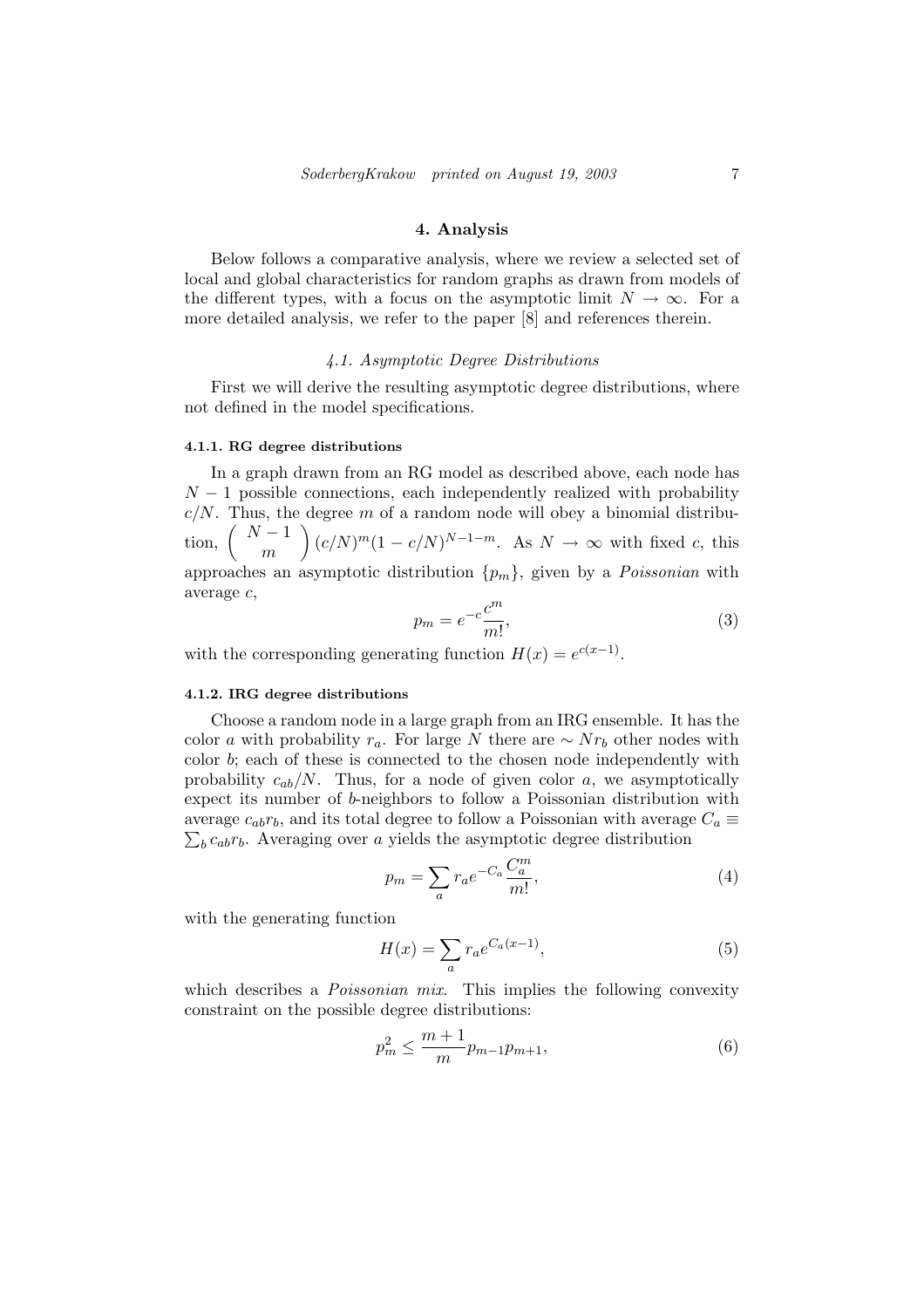for  $m > 0$ . Conversely, any degree distribution obeying this constraint can, at least in principle, be realized with a suitable IRG model, possibly with infinitely many colors.

## 4.1.3. DRG degree distributions

The degree distribution is considered given in a DRG model, and so is in principle free to choose. For ease of analysis, we shall restrict our considerations to cases where all moments  $\langle m^n \rangle$  exist, barring power-behaved distributions, which otherwise are interesting in their own right.

#### 4.1.4. CDRG degree distributions

In a CDRG model, a colored degree distribution is given, from which the plain degree distribution can be extracted directly. Its generating function  $H(x)$  is obtained simply by evaluating the multivariate generating function (with the same name) for the colored degree distribution with a homogeneous argument,  $H(x) = H(x1) \equiv H(x, \ldots, x)$ .

Since the colored degree distribution is free to choose, so is the plain one, and there are obviously many CDRG models with a given degree distribution.

#### 4.2. Small Subgraph Statistics

The combinatorial moments of the degree distribution are simply related to the expected numbers of subgraphs in the form av stars. More general local characteristics can be expressed in terms of the number of copies of an arbitrary small graph  $\gamma$  found as subgraphs of a large random graph G. We will be interested in the expected number of copies in the asymptotic limit  $N \to \infty$ .

The clustering properties of a graph are often analyzed in terms of the probability of two neighbors of a node to be connected; this is seen to be related to the number of simple triangles, i.e. the number of subgraphs  $\gamma$ in the form of a mutually connected triple of nodes.

Thus, assume an arbitrary small connected graph  $\gamma$  to be given, having  $v \ll N$  vertices and  $e \ll N$  edges. We can estimate its expected number  $\langle n_{\gamma} \rangle$  of distinct occurrencies as a subgraph in a random graph G of size N as follows.

A particular possible embedding of  $\gamma$  in G is defined by mapping the ordered set of v nodes in  $\gamma$  onto a target set given by an ordered v-subset of the N vertices in G. There are  $N!/(N-v)! \approx N^v$  such sets. However, for a target set to define a valid subgraph position, each edge in  $\gamma$  must be mapped onto an existing edge in the target set.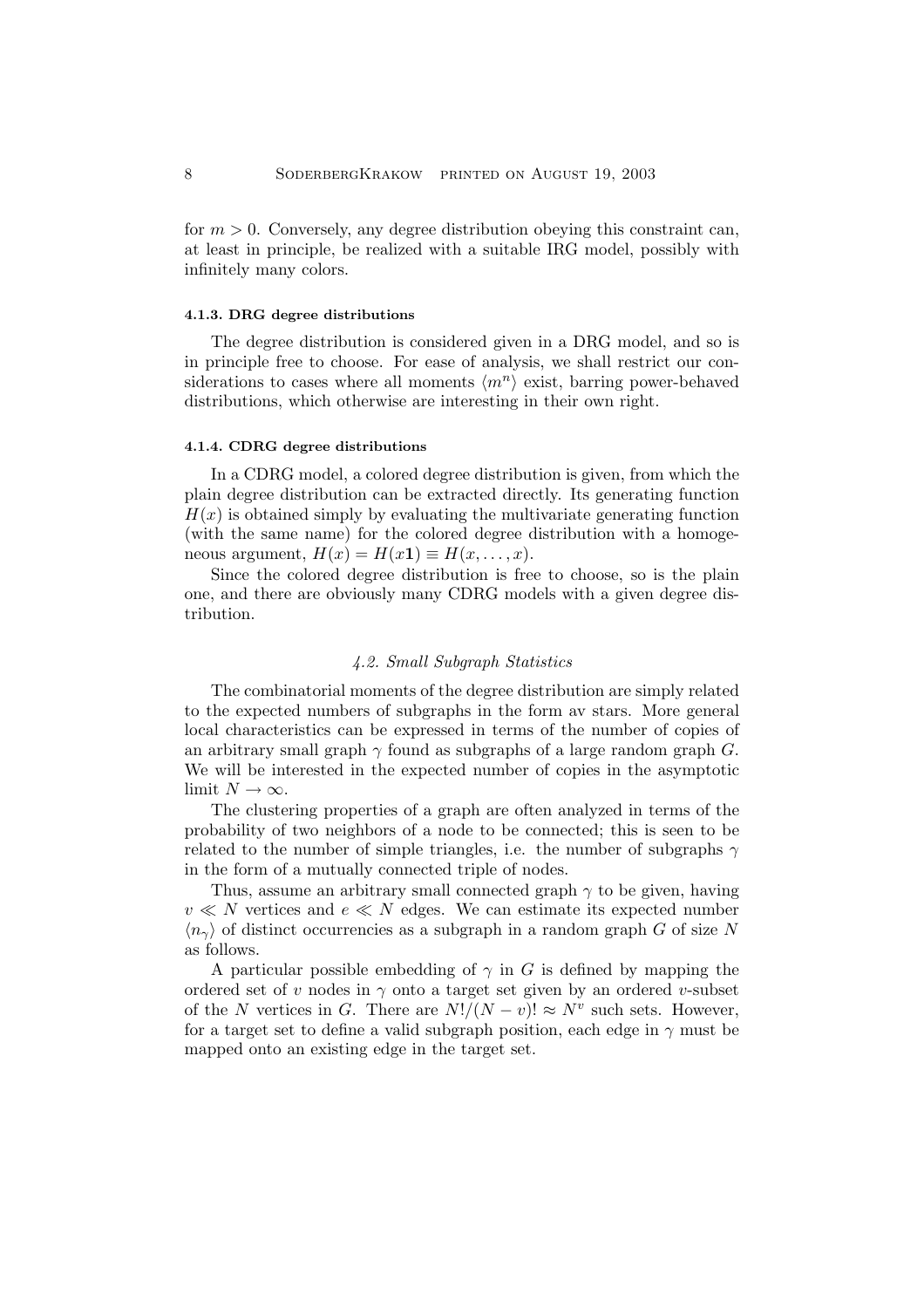For the models considered, the expected count  $\langle n_{\gamma} \rangle$  can be derived from Feynman-like rules, with model-specific vertex and node factors as well as the usual symmetry factors.

# 4.2.1. Small subgraphs in RG

The RG model describes simple random graphs, which can have only simple subgraphs. For each of the  $\sim N^v$  possible embeddings of a simple  $\gamma$ , the probability for the corresponding set of e target edges to exist is  $(c/N)^e$ .

Thus, naively, the expected number of occurrencies should be  $N^{v-e}e^e$ . If  $\gamma$  has a non-trivial isomorphism group, i.e. a symmetry under some permutation of its vertices, the naive result has to be divided by the order  $S_{\gamma}$  of the symmetry group. This leaves us with the following simple rules for the asymptotically expected subgraph count  $\langle n_{\gamma} \rangle$ .

- For each node in  $\gamma$ , associate a factor N.
- For each edge in  $\gamma$ , associate a factor  $c/N$ .
- Multiply the node and edge factors, and divide the result by the symmetry factor  $S_{\gamma}$ .

Since  $\gamma$  is assumed connected, we have  $e \ge v - 1$ , and  $e - v + 1$  counts its number of loops. Thus, the expected count scales as  $O(N)$  for a tree, and as  $O(1)$  for a one-loop  $\gamma$ , while it vanishes asymptotically for  $\gamma$  with several loops. This is typical of a sparse random graph – loops are scarce.

As an example illustrating the lack of correlations in an RG ensemble, consider subgraphs in the form of a v-chain, i.e. a set of v nodes connected in an open chain; the expected counts show a simple geometric behaviour,  $\langle n_{\gamma} \rangle = N c^{v-1}/2.$ 

#### 4.2.2. Small subgraphs in IRG

Also in IRG, graphs are simple, so also here, we must assume  $\gamma$  to be simple. Generalizing the arguments used for RG, we get the following rules for the asymptotically expected number  $\langle n_{\gamma} \rangle$ .

- Associate with each node in  $\gamma$  an independent color a, and a corresponding factor  $Nr_a$ .
- Associate with each edge in  $\gamma$  a factor  $c_{ab}/N$ , where a, b are the node colors at its endpoints.
- Multiply all node and edge factors, sum over the node colors, and divide the result by the symmetry factor  $S_{\gamma}$ .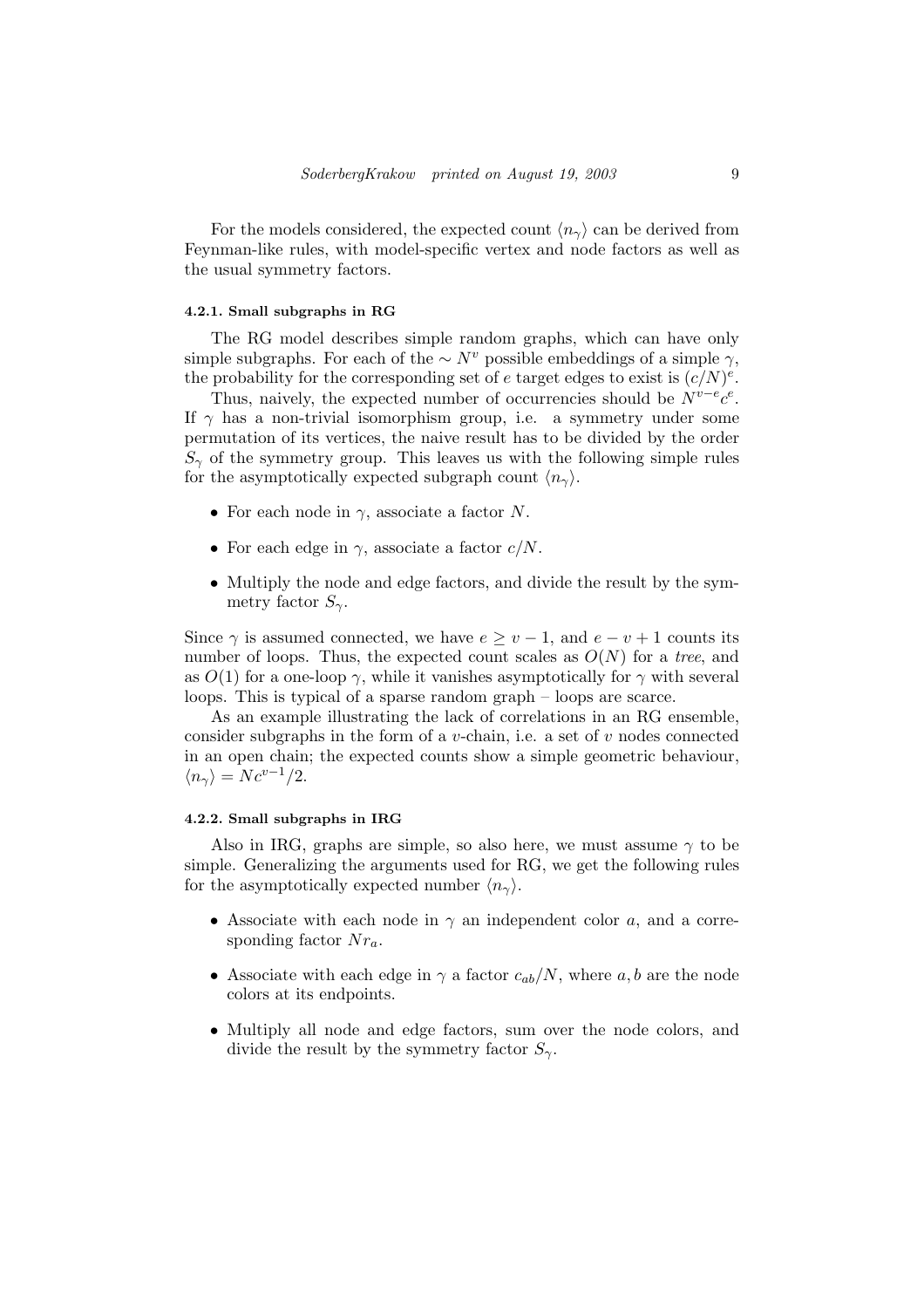Again, expected counts for tree subgraphs scale as  $O(N)$ , and those for connected one-loop subgraphs as  $O(1)$ .

Non-trivial edge correlations are possible in IRG, as illustrated by  $v$ chain subgraphs, where the hidden color in an IRG ensemble enables the expected counts to deviate from the simple geometric behavior found for a plain RG ensemble; instead it takes the form of a mix of geometric sequences.

#### 4.2.3. Small subgraphs in DRG

Since a DRG ensemble of the kind we are considering allows for degeneracies, we will have to consider also possibly degenerate subgraphs, with loops of length one or two. Since subgraphs with loops are suppressed due to the sparsity, just as in RG and IRG, degeneracies will turn out not to be very important.

The expected number of copies of  $\gamma$  with a fixed set of target nodes can be calulated as follows. Consider a node in the target set with actual degree m, that defines the target for a node with degree k in  $\gamma$ . The corresponding k target edges can be chosen among the m existing ones in  $m_k \equiv m!/(m-k)!$ distinct ways. This can be shown to yield the following rules for calculating the asymptotic  $\langle n_{\gamma} \rangle$  for a DRG model.

- Associate with each node with k stubs in  $\gamma$  a factor  $N \langle m_k \rangle$ .
- Associate with each edge in  $\gamma$  a factor  $1/(N \langle m \rangle)$ .
- Multiply the node and edge factors, and divide the result by the symmetry factor  $S_{\gamma}$ , including possible contributions from edge permutations and flips for the case of a non-simple  $\gamma$ .

Here,  $\langle m_k \rangle$  stands for the k<sup>th</sup> combinatorial moment, defined by  $\partial_z^k H(z)$  $1) = \langle m(m - 1) \dots (m - k + 1) \rangle$  (see eq. (2)).

For a v-chain, the expected count becomes  $N \langle m \rangle^{3-v} \langle m(m-1) \rangle^{v-2} / 2$ , displaying simple geometric behavior just as for the case of RG, illustrating the lack of edge correlations in DRG.

#### 4.2.4. Small subgraphs in CDRG

To analyze the subgraph statistics for a CDRG model, we will need the colored generalizations of the combinatorial moments,

$$
E_{abc...} \equiv \partial_a \partial_b \partial_c \dots H(\mathbf{z} = 1),\tag{7}
$$

with the lowest ones given by  $E_a \equiv \langle m_a \rangle$ ,  $E_{ab} \equiv \langle m_a m_b - m_a \delta_{ab} \rangle$ , etc. Generalizing the argument used for DRG, one can derive the following rules [8] for the asymptotically expected subgraph counts in a CDRG model.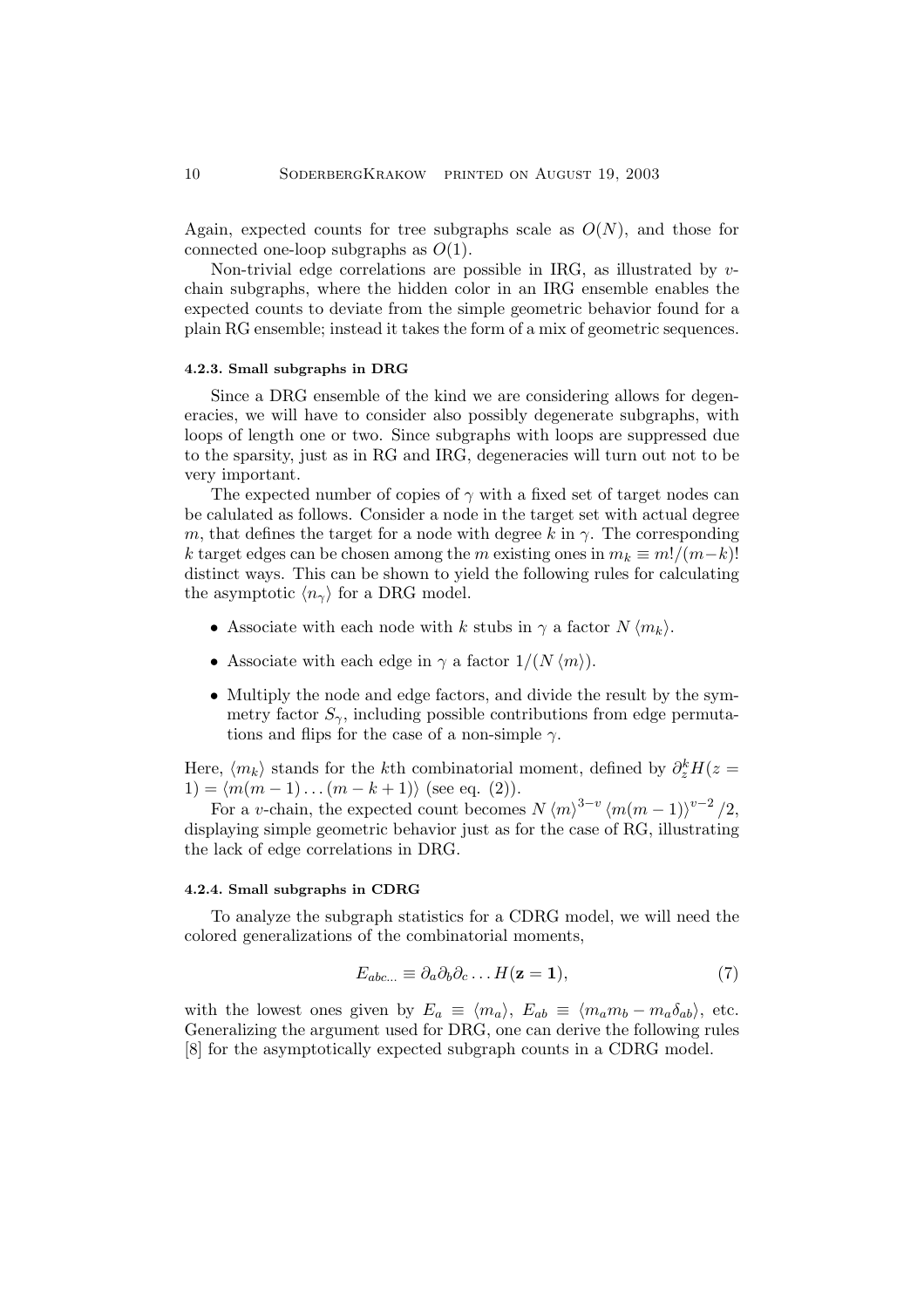- Associate with each stub in  $\gamma$  an independent color label.
- Associate with each node in  $\gamma$  having k stubs a factor  $NE_{abc}$ , where  $a, b, c \ldots$  are the k associated color labels.
- Associate with each edge in  $\gamma$  a factor  $T_{ab}/N$ , where a, b are the color labels associated with the stubs at its endpoints.
- Multiply the node and edge factors, sum over the associated colors, and divide the result by the symmetry factor  $S_{\gamma}$ , including possible contributions from edge permutations and flips for the case of a nonsimple  $\gamma$ .

Note how these reduce to the DRG rules for the case of a single color.

For the case of a v-chain, the expected count becomes a mix of geometric sequences, showing how the coloring also for CDRG enables non-trivial edge correlations, just as was the case for IRG.

# 4.3. Connected Component Sizes

Next we turn to an analysis of the global connectivity characteristics of a random graph. These are simplest described in terms of the sizes of the connected components of the graph.

Thus, we will be interested in the size distribution  $P_n$  of a connected component of a random graph, as revealed from a randomly chosen initial node by recursively exploring edges leading to new nodes until the entire component is revealed. For sparse random graphs in the asymptotic limit  $N \to \infty$ , any finite component is almost surely a tree, since any extra connections will be suppressed by factors of  $1/N$ . Thus, the revelation of such a component can be described as a branching process, with properties depending on the specific model considered.

The asymptotic component size distribution is conveniently analyzed in terms of its generating function,

$$
g(z) \equiv \sum_{n} P_n z^n.
$$
 (8)

For the models considered,  $q(z)$  or a set of related functions will satisfy recursive equations that determine the sought distribution.

#### 4.3.1. Component sizes in RG

For an RG model, the component size distribution can be estimated as follows, as long as the component remains small. For each revealed node i, the number  $k$  of branches to new nodes obeys a Poissonian distribution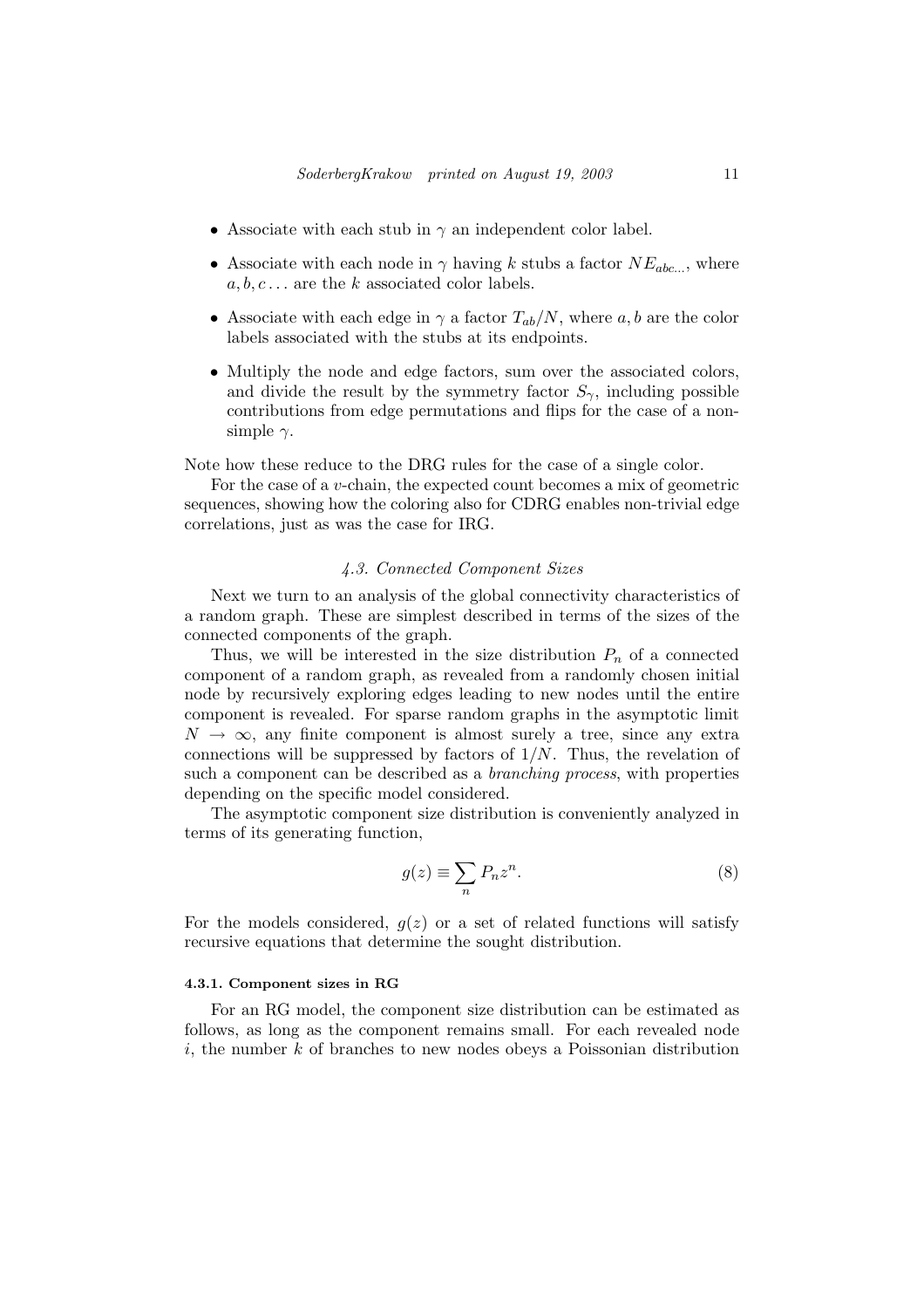asymptotically,  $p_k \sim e^{-c} c^k / k!$ , since there are  $\sim N$  remaining unrevealed nodes, each of which connects to i with probability  $c/N$ .

This yields the recursive equation  $g(z) = ze^{-c} \sum_{k} c^{k} g(z)^{k} / k!$ , to be understood as follows. The initial factor of z accounts for the initial node, while each term in the sum describes the case where it has a distinct number k of neighbors. The factor  $e^{-c}c^k/k!$  represents the probability for this case, and the factor  $g(z)^k$  encodes the fact that each of the k neighbors defines a subtree statistically identical to the full tree.

The recursion can be simplified to read

$$
g(z) = z e^{c(g(z)-1)},
$$
\n(9)

which should be interpreted as an *iterated map* for the value of  $q$  for a given value of z, a stable fixed point of which defines the physical value.

As a curiosity, eq. (9) can be written as  $F(cg(z)) = zF(c)$ , with  $F(c) = ce^{-c}$ , with the explicit solution  $g(z) = F^{-1}(zF(c))/c$ , with the inverse of F defined from the restriction  $F(c)$ ,  $|c| \leq 1$ . Taylor-expanding the inverse yields the exact solution  $P_n = \frac{(nce^{-c})^n}{cnn!}$  $\frac{ce}{cnn!}$  for  $n \geq 1$  for the asymptotic component size distribution, with the large-n behaviour  $P_n \to \frac{(ce^{1-c})^n}{\sqrt{2\pi}cn^{3/2}}$ , decaying exponentially for  $c \neq 1 \Rightarrow ce^{1-c} < 1$ , but only as a power for  $c=1.$ 

#### 4.3.2. Component sizes in IRG

For an IRG model, the asymptotic component size distribution, and thus its generating function  $q(z)$ , will obviously be an average over the result conditional upon a particular color of the initial node, and we can write

$$
g(z) = \sum_{a} r_a g_a(z), \tag{10}
$$

where  $g_a(z)$  is conditional upon initial color a; these satisfy the following recursive relations.

$$
g_a(z) = z \exp\left[\sum_b c_{ab} r_b \left(g_b(z) - 1\right)\right],\tag{11}
$$

an obvious generalization of the corresponding RG result, eq. (9). This cannot in general be solved exactly, but can be analyzed using numerical and/or series expansion methods.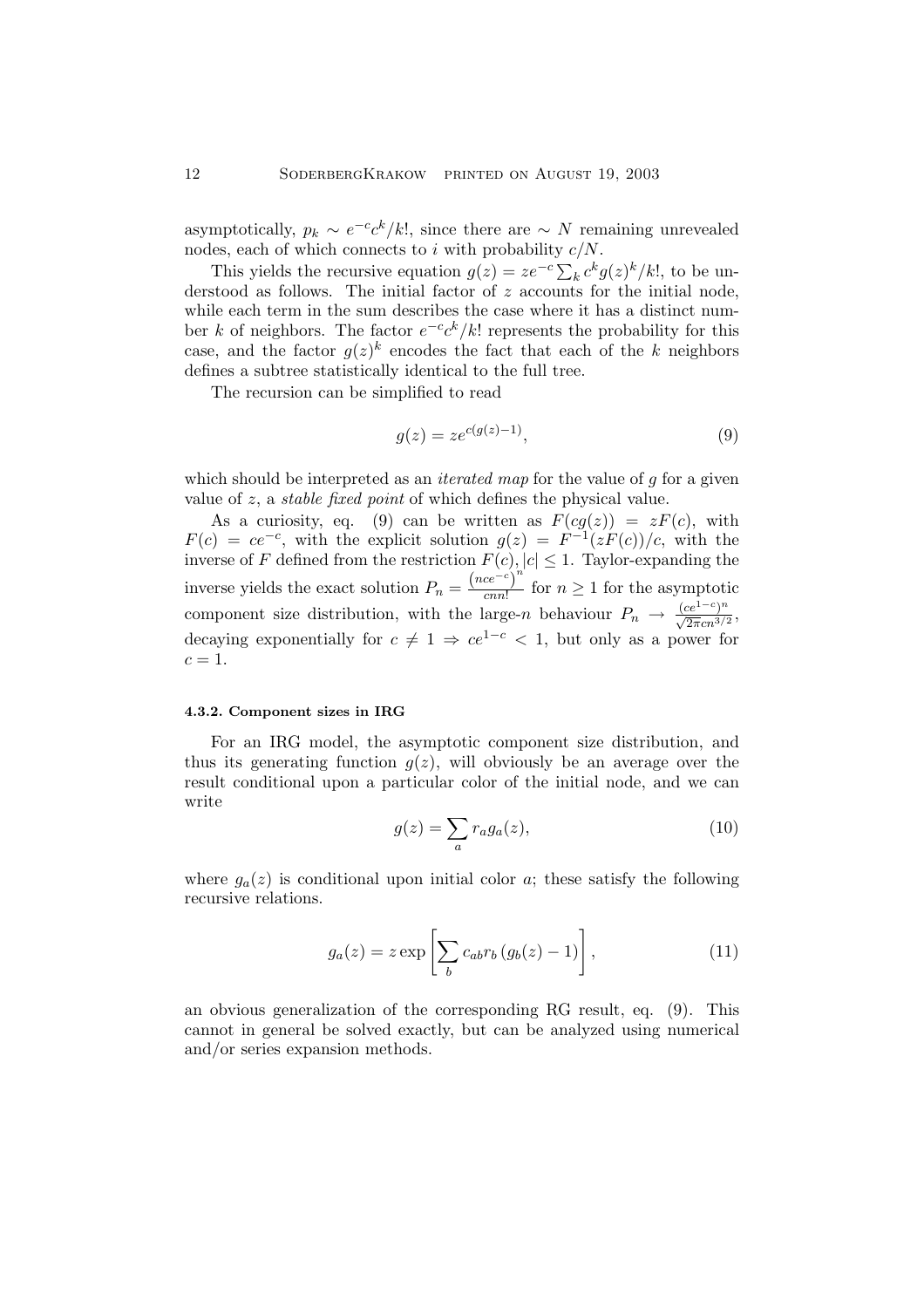#### 4.3.3. Component sizes in DRG

Next we wish to obtain the asymptotic size distribution  $\{P_n\}$  in a DRG model. As before, the sparsity forces finite components to take the form of tree.

The generating function  $H(x)$  for the degree distribution will turn out to be convenient. Of interest is also the degree distribution of a node reached by following a random edge. This yields a weighting of nodes by their degree, resulting in the modified distribution  $q_m = mp_m / \langle m \rangle$ . The generating function for its *remaining* degree (disregarding the incoming stub) becomes  $H'(x)/H'(1)$ .

With  $q(z)$  as before the generating function for the size distribution of the entire component, let  $h(z)$  be the analogous generating function for the size distribution of a subtree found by following an edge. Then  $q(z)$  can be expressed in terms of  $h(z)$  as

$$
g(z) = z \sum_{m} p_m h(z)^m \equiv z H(h(z)), \qquad (12)
$$

to be interpreted as follows. The explicit factor of  $z$  represents the first node. It has m outgoing edges with probability  $p_m$ , each of which represents a subtree and yields a factor  $h(z)$ ; see fig. 1 for a graphical illustration. By



Fig. 1.  $g(z)$  in terms of  $h(z)$  for a DRG model, illustrating eq. (12).

a similar argument,  $h(z)$  satisfies the recursion

$$
h(z) = z \sum_{m} \frac{mp_m}{\langle m \rangle} h(z)^{m-1} = z \frac{H'(h(z))}{H'(1)},
$$
\n(13)

as depicted in fig. 2. Note that for the case of a Poissonian degree distri-



Fig. 2. Illustration of the recursive relation (13) for  $h(z)$ .

bution, the recursion simplifies to the RG result. Indeed, the Poissonian restriction of DRG is asymptotically equivalent to a version of RG allowing for non-simple graphs.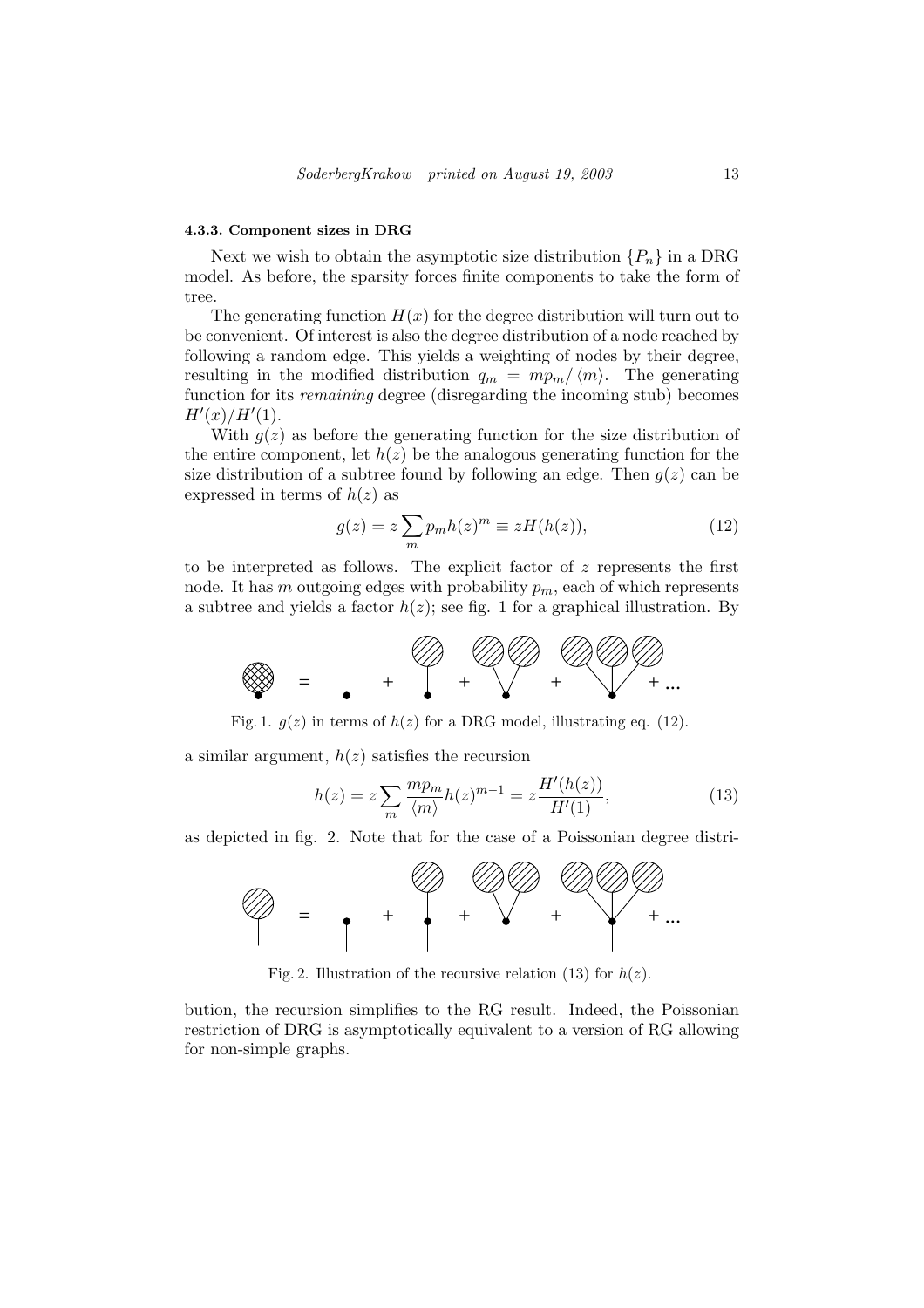#### 4.3.4. Component sizes in CDRG

Finally, we wish to obtain the asymptotic size distribution  $\{P_n\}$ , and its associated generating function  $g(z)$ , in a CDRG model.

Here, the multivariate generating function  $H(\mathbf{x})$  for the colored degree distribution will be needed. Of interest is also the colored degree distribution  $q_{\mathbf{m}|a}$  of a node reached by following a random edge emanating from a stub of given color a. This is given by  $q_{m|a} = \sum_b T_{ab} m_b p_m$ . It follows that the generating function for the distribution of its *remaining* colored degree (where the incoming stub is neglected) is  $\sum_b T_{ab} \partial_b H(\mathbf{x})$ .

With  $g(z)$  having its usual meaning, we will denote by  $h_a(z)$  the analogous generating function for the size distribution of a subtree found by following an edge emanating from a stub of color a. Then, generalizing eq. (12),  $g(z)$  can be expressed in terms of  $h(z) = (h_1(z), \ldots, h_K(z))$  as

$$
g(z) = z \sum_{\mathbf{m}} p_{\mathbf{m}} \prod_{a} h_a(z)^{m_a} \equiv z H(\mathbf{h}(z)), \qquad (14)
$$

with the following interpretation. The explicit factor of  $z$  accounts for the first node, which has a colored degree  $m$  with probability  $p_m$ ; each stub of color a represents a subtree and yields a factor  $h_a(z)$ . The argument generalizes the one used for DRG, as depicted in fig. 1.

By a similar argument,  $h(z)$  satisfies the coupled recursion

$$
h_a(z) = z \sum_b T_{ab} \partial_b H(\mathbf{h}(z), \tag{15}
$$

generalizing the DRG relation, eq. (13), depicted in fig. 2.

# 4.4. The Appearence of the Giant

For all models,  $g(z)$  is the generating function for the component size distribution  ${P_n}$ , and normalization of probability requires  $q(1) = 1$ . Indeed, this corresponds to a fixed point of the recursions for  $z = 1$  in all models. However, it is a physical solution only if it corresponds to a stable fixed point of the associated recursive equations. Where it fails to be stable, a competing solution with  $g(1) < 1$  will take over, yielding a *probability deficit* of magnitude  $1 - g(1)$ .

For the asymptotically resulting branching process this can be interpreted as being due to a finite probability to obtain an infinite tree. For a finite but large graph, it corresponds to the appearance of a *giant component*, asymptotically containing a finite fraction  $1 - g(1)$  of the nodes, and the transition where the naive fixed point loses stability defines a *percolation* threshold, typically of second order. Below the threshold, all components are small, and above it there is a single giant, while the remaining components are small.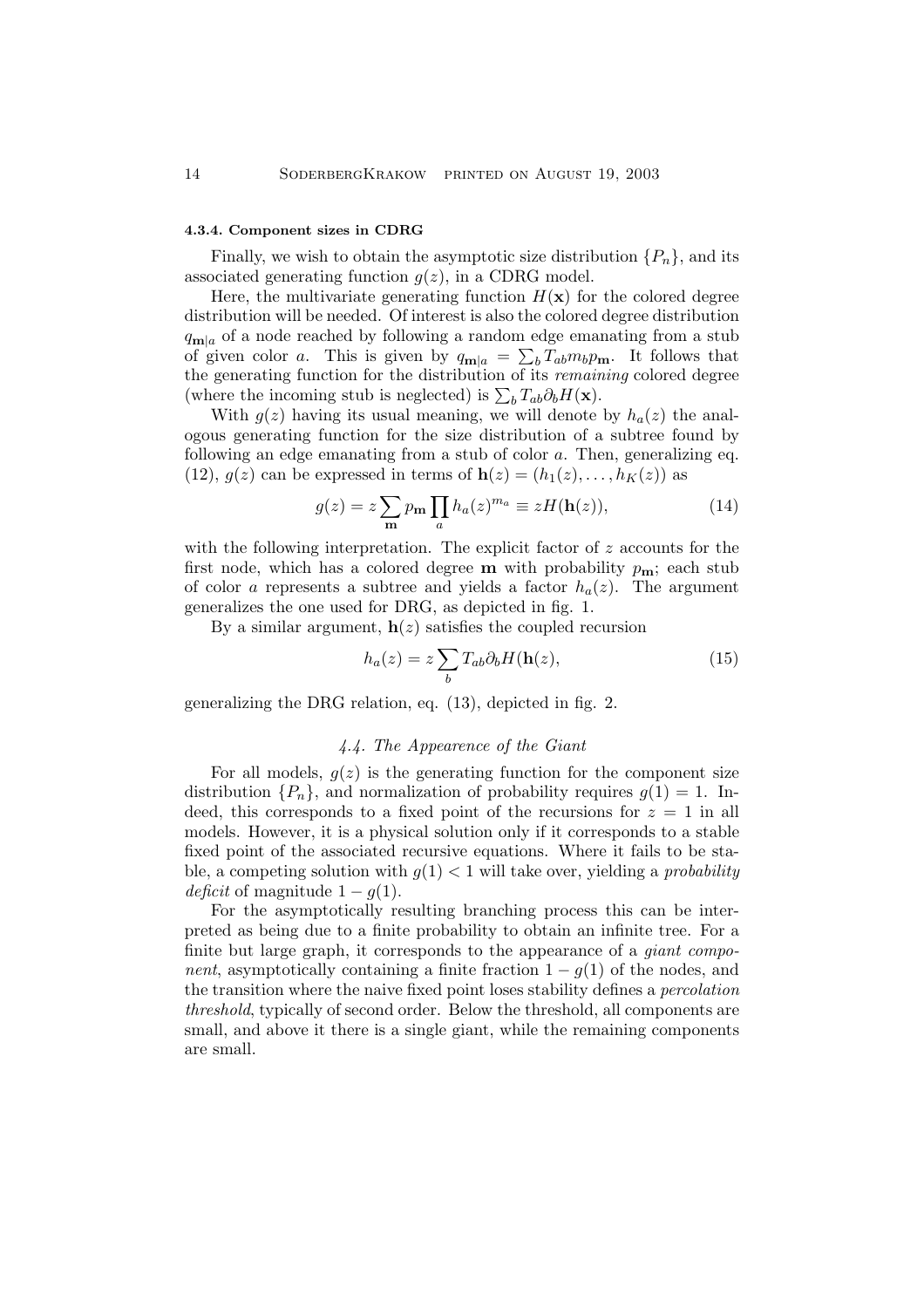#### 4.4.1. The giant in RG

For  $z = 1$ , the recursion (9) for  $g = g(1)$  simplifies to  $g \to e^{c(g-1)}$ , with a solution satisfying  $cge^{-cg} = ce^{-c}$ . The stability of a solution depends on the magnitude of the Jacobian, given by  $ce^{c(g-1)}$ , which equals cg when g is a solution.

It has the trivial solution  $cq = c$ , i.e.  $q = 1$ . For c smaller than a critical value,  $c = 1$ , this solution is indeed stable under iteration of the recursion, with the Jacobian given by  $c$ .

For  $c > 1$ , it fails to be stable, and so we must look for another fixed point as the physical solution. Indeed, such a fixed point exists, as follows from looking at a graph of the function  $c \to ce^{-c}$ , which has a unique maximum for  $c = 1$ . Thus, for each  $c > 1$  there is a dual value  $\hat{c} < 1$  with the same value of this function, yielding the stable solution  $g(1) = \hat{c}/c < 1$ .

Thus, we have established a probability deficit for  $c > 1$ , reflecting the existence of a giant component, asymptotically containing a finite fraction  $1-\hat{c}/c$  of the nodes. The critical point  $c=1 \Rightarrow \hat{c}=1$  defines the percolation threshold, above which there is a finite probability for an arbitrary pair of nodes to be connected via a finite path.

#### 4.4.2. The giant in IRG

 $\overline{ }$ For an IRG model,  $q = q(1)$  is given by the linear combination  $q = \mathbf{r} \cdot \mathbf{g} \equiv$ For an five model,  $g = g(1)$  is given by the finear combination  $g = \mathbf{r} \cdot \mathbf{g} =$ <br>  $a^r a g_a$ , with  $\mathbf{g} = \mathbf{g}(1)$  satifying the recursion  $g_a \to \exp[\sum_b c_{ab} r_b(g_b-1)]$ , as follows from setting  $z = 1$  in eqs. (10,11). The stability of the trivial solution  $g = 1$  depends on the spectrum of the local Jacobian matrix  $J = \{c_{ab}r_b\}.$ 

The case of the largest eigenvalue of J being exactly unity defines a critical hypersurface in parameter space, beyond which the trivial fixed point  $g(1) = 1 \Rightarrow g(1) = 1$  loses stability, and a competing fixed point appears with  $g_a(1) < 1 \Rightarrow g(1) < 1$ . Again, the corresponding probability deficit  $1 - g(1)$  is taken as the probability for winding up in a giant component of size  $N(1 - g(1)).$ 

#### 4.4.3. The giant in DRG

For a DRG model, setting  $z = 1$  in eqs. (12,13), yields for  $g = g(1)$  and  $h = h(1)$  the relation  $g = H(h)$  and the recursion  $h \to H'(h)/H'(1)$ , with the trivial fixed point  $h = 1 \Rightarrow g = 1$ . The stability of this is governed by the Jacobian  $H''(1)/H'(1) = \langle m(m-1) \rangle / \langle m \rangle$ . Stability results if this is smaller than unity, i.e. if  $\langle m(m - 2) \rangle < 0$ , defining the subcritical domain of DRG [4].

In the supercritical domain, there will be a unique competing solution  $h < 1$ , satisfying  $hH'(1) = H'(h)$ , yielding  $g < 1$ , with the corresponding probability deficit indicating the existence of a giant component.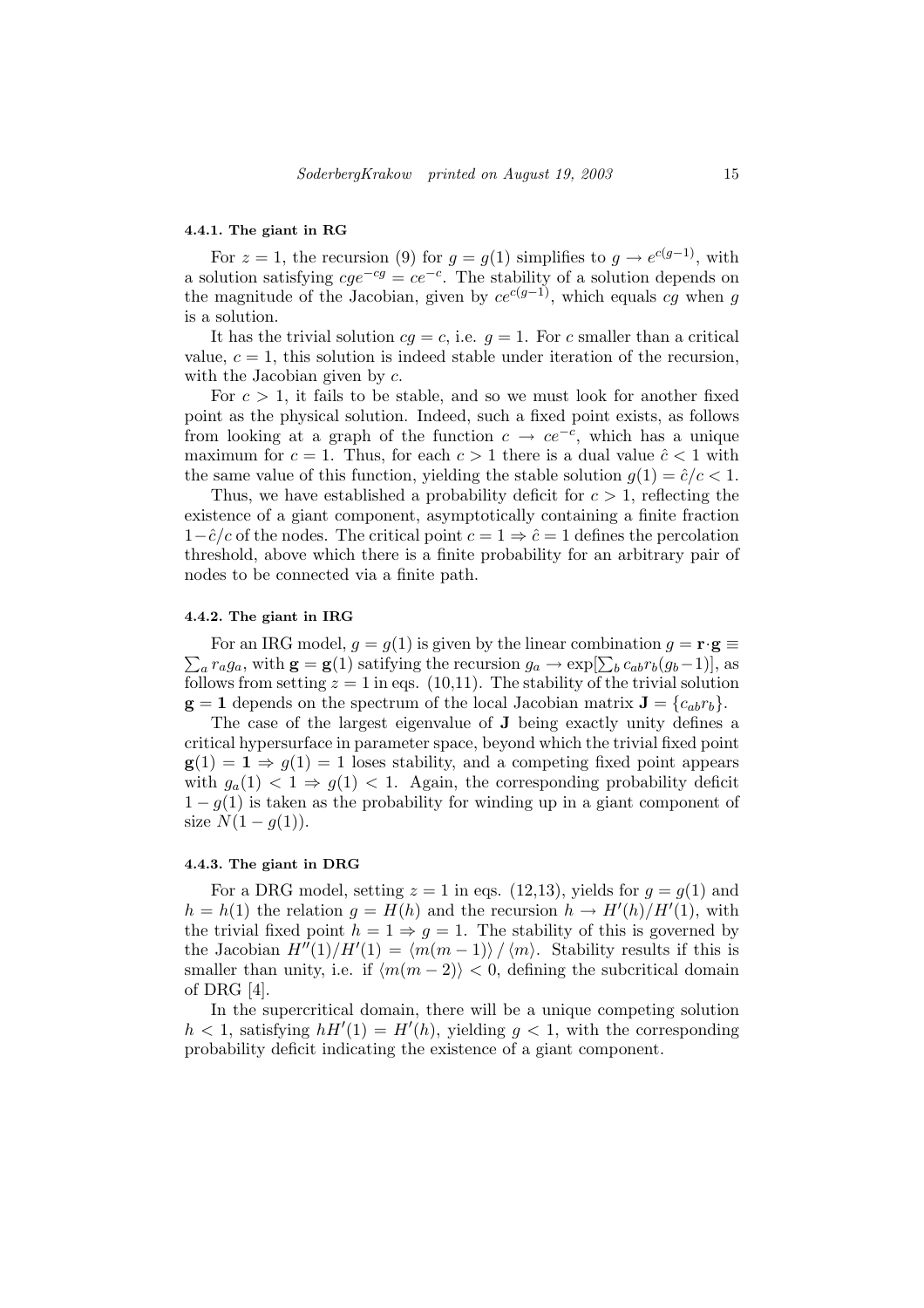## 4.4.4. The giant in CDRG

Similarly, in a CDRG model, we can pinpoint the subcritical region by analyzing the stability of the trivial solution  $h(1) = 1$  of the recursion (15) with  $z = 1$ , amounting to  $h \to T \partial H(h)$ . The Jacobian amounts to  $J = TE$ , i.e. the matrix product of **T** and the matrix  $\mathbf{E} = \{E_{ab}\}\$  of second order multivariate combinatorial moments of the colored degree distribution, as defined in eq. (7), and subcriticality corresponds to the largest eigenvalue of J being smaller than unity.

In the supercritical region, we will have non-trivial solution yielding  $g(1)$  < 1, with an associated probability deficit and a giant component of corresponding relative size.

## 5. Discussion

All of the models discussed in this article admit versions with or without the restriction to simple graphs. They share the existence of several nice properties, such as the computability of interesting local and global characteristics, and the existence of a phase transition in the form of a percolation threshold, where a giant component appears.

The sparse RG model is a mathematically very interesting object. Nevertheless, it is severly limited as a model of real-world networks. Its degree distribution is restricted to be Poissonian, and it is suffers from a fundamental lack of correlations between edges. Its main importance is as a role model for more general random graph models.

The DRG approach yields a general class of random graph models, and contains a non-simple version of RG as a special case. Although it admits arbitrary degree distributions, it shares with RG a fundamental lack of edge correlations.

Generalizing RG by adding hidden variables in the form of unobservable vertex colors, allowed to affect edge probabilities, yields another general class of models – IRG. It admits arbitrarily many distinct models for a single degree distribution, and displays non-trivial edge correlation. Its most serious limitation lies in the restriction of the degree distribution to a Poissonian mix (which however does not exclude power-behaviour!). It trivially contains RG as a special case, and its restriction to a rank one preference matrix,  $c_{ab} = C_a C_b$ , defines a class of uncorrelated models, that has been shown to be asymptotically equivalent to the restriction of DRG to Poissonian mixtures [6]. Thus, IRG and DRG define distinct superclasses of the classic RG model, and one might expect that there exists a larger class that contains them both as distinct restrictions.

Such a unified class of models indeed exist. The generalization of DRG to models with unobservable color on individual stubs, that is allowed to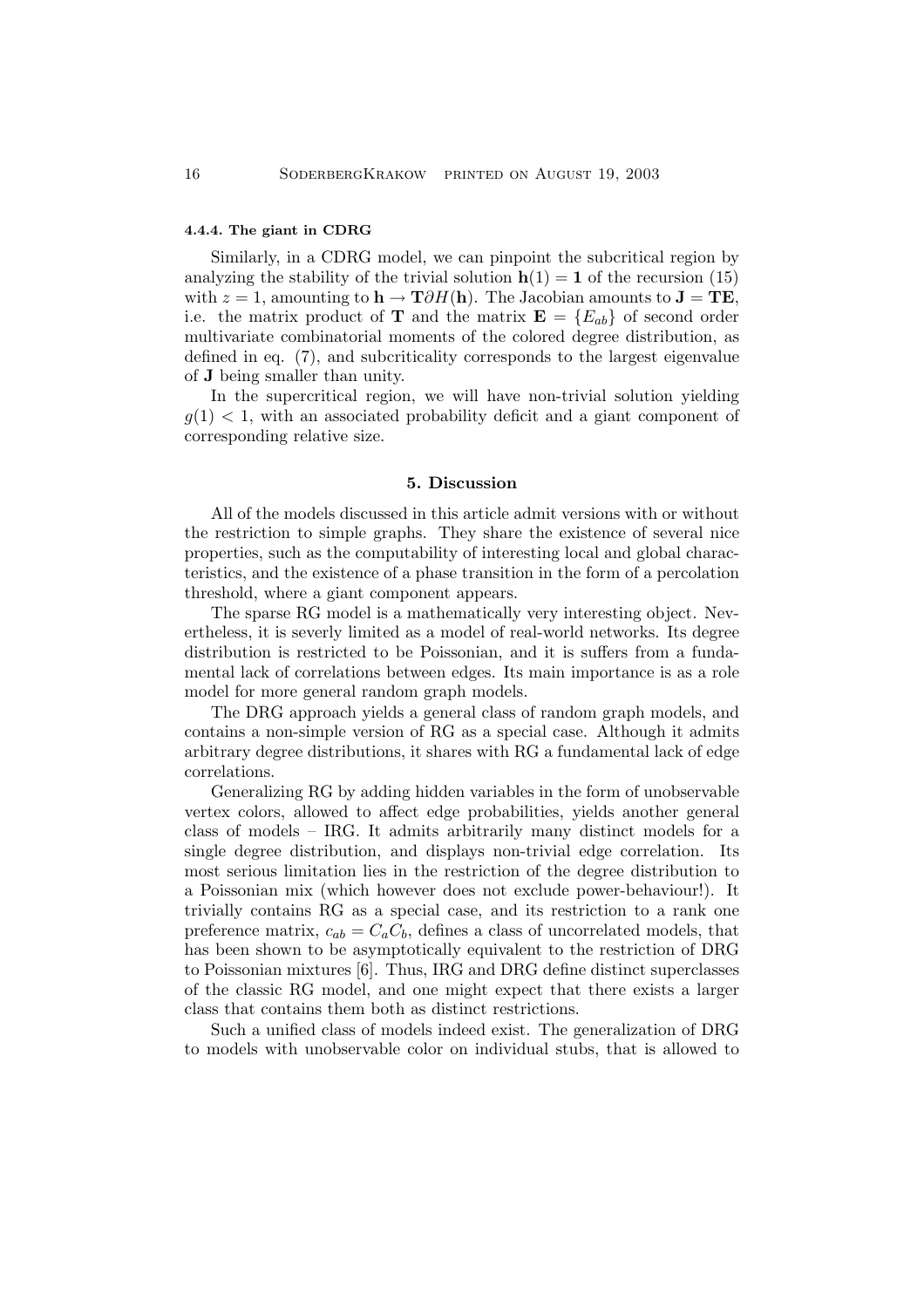affect the edge probabilities as emerging from the stub pairing statistics, yields a very general class of models – CDRG. It allows for arbitrary degree distributions, as well as for non-trivial edge correlations. It contains as distinct subclasses both DRG (trivially) and IRG (as the restriction of the colored degree distribution to a mix of multivariate Poissonians) [7, 8].

CDRG shares with DRG an interesting relation to Feynman graphs of simple field theories; work is in progress to explore this relation. CDRG should also admit a straightforward extension to cover models also of directed graphs.

A unifying formalism for random graphs appears to be a prerequisite for the possibility to devise a systematic model inference scheme based on the observed properties of real-world networks. CDRG appears to be a step on the way to such a formalism for sparse, truly random graphs.

## Acknowledgment

The author thanks the organizers for bringing together a highly interesting workshop, and for the extra bonus of being able to experience the beautiful environment offered by central Krakow.

This work was in part supported by the Swedish Foundation for Strategic Research.

#### REFERENCES

- [1] P. Erdős, A. Rényi, *Publ. Math. Inst. Hungar. Acad. Sci.* **5**, 17 (1960).
- [2] E. A. Bender, E. R. Canfield, J. Combinat. Theory, Ser. A 24, 296–307 (1978).
- [3] T. Łuczak, in Poznań, 1989 (A.M. Frieze, T. Łuczak, eds.), Random Graphs, vol. 2 (John Wiley & Sons, New York, 1992), pp. 165–182.
- [4] M. Molloy, B. Reed, Combinat. Prob. Comput. 7, 295–306 (1998).
- [5] M. E. J. Newman, S. H. Strogatz, D. J. Watts, Phys. Rev. E 64, 026118 (2001).
- [6] B. Söderberg, *Phys. Rev. E* 66, 066121 (2002).
- [7] B. Söderberg, *Phys. Rev. E* 68, 015102(R) (2003).
- [8] B. Söderberg, *Phys. Rev. E* 68, 026107 (2003).
- [9] B. Bollob´as, Random graphs, 2nd ed., Cambridge University Press, Cambridge, 2001.
- [10] S. Janson, T. Łuczak, A. Ruciński, Random graphs, Wiley & Sons, New York, 2000.
- [11] P. Flajolet, D. E. Knuth, B. Pittel, *Discr. Math.* **75**, 167–215 (1989).
- [12] Z. Burda, J. D. Correia, A. Krzywicki, Phys. Rev. E 64, 046118 (2001).